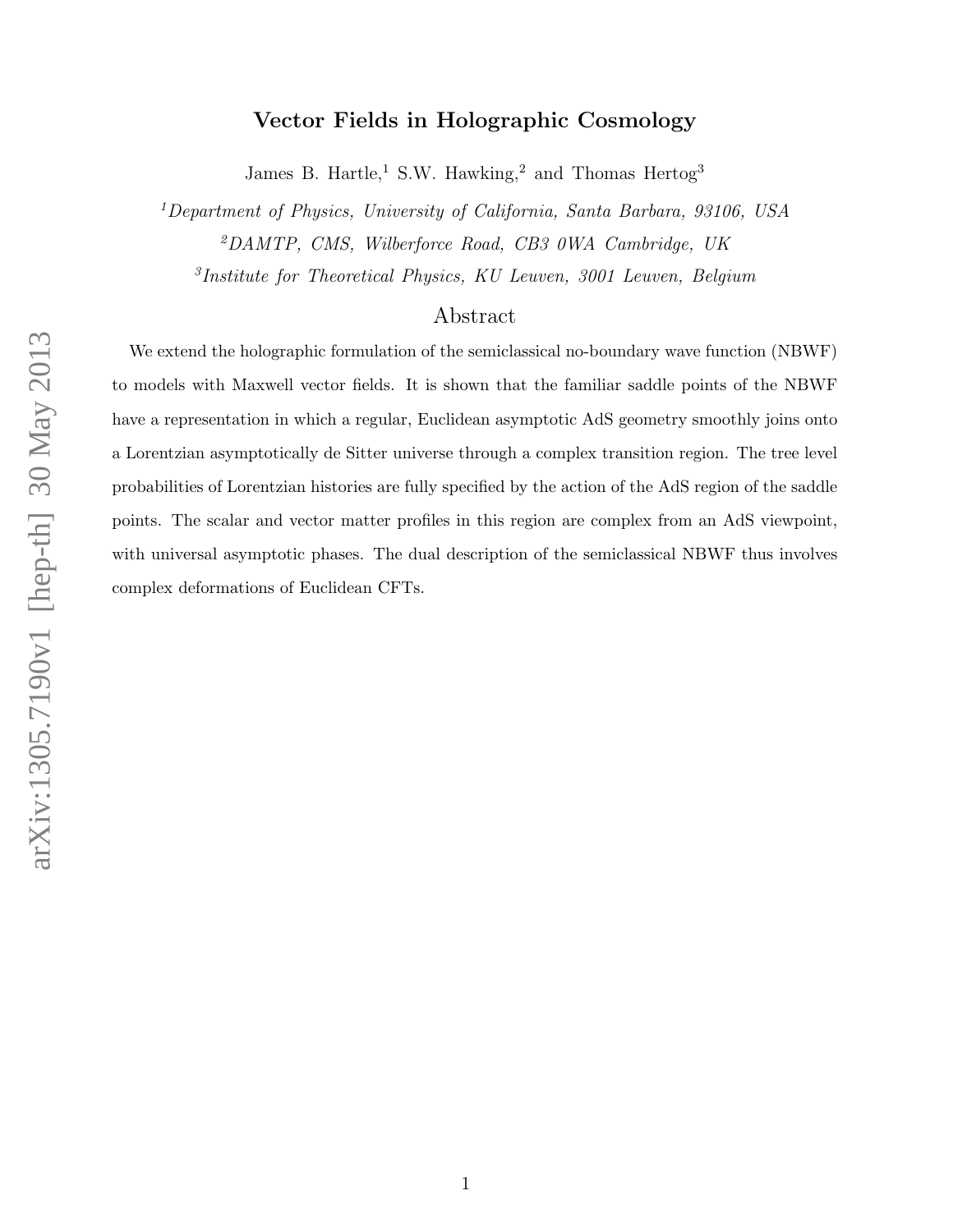## I. INTRODUCTION

In cosmology one is interested in computing the probability measure for different configurations of geometry and fields on a spacelike surface  $\Sigma$ . For a given dynamical model this measure is given by the universe's quantum state  $[1]$ . In a series of papers  $[2, 3]$  we have calculated the tree level measure predicted by the no-boundary wave function (NBWF) for gravity coupled to a positive cosmological constant  $\Lambda$  and a scalar field with a positive potential. Predictions for our observations are obtained by further conditioning on our observational situation and its possible locations in each history, and then summing over what is unobserved [4].

The predictions of the semiclassical NBWF are in good agreement with recent observations in certain landscape models that contain regions of eternal inflation [5]. It is therefore of interest to find a mathematically more precise formulation of the NBWF that allows one to reliably calculate the probability measure beyond the saddle point approximation. To this end we have recently developed a holographic formulation of the NBWF [6], for gravity coupled to a cosmological constant and a scalar field. Here we generalize this to matter with Maxwell vector fields.

The development of this holographic framework for quantum cosmology fits in a broader program on holographic cosmology that aims to use the general insights that have emerged from AdS/CFT to place cosmology on firm theoretical footing<sup>1</sup>. A key feature of our approach is that it does not involve a map of solutions from one theory to solutions of a different theory. Instead it makes use of the complex structure available in a given theory of the quantum state of the universe to establish a connection between the semiclassical NBWF in a cosmological setting and Euclidean AdS/CFT [15].

In its usual form the Euclidean AdS/CFT duality calculates the large volume limit of the wave function of the universe in a regime where it corresponds to Euclidean 'histories' [16]. We recently showed [6] that, in scalar field models, an extension of Euclidean AdS/CFT to complex saddle points yields the wave function in a domain where it describes a class of Lorentzian cosmologies.

Complex saddle points arise naturally in the semiclassical approximation to the NBWF

<sup>1</sup> Previous studies of the connection between Euclidean AdS and de Sitter from a wave function of the universe perspective include [7–14].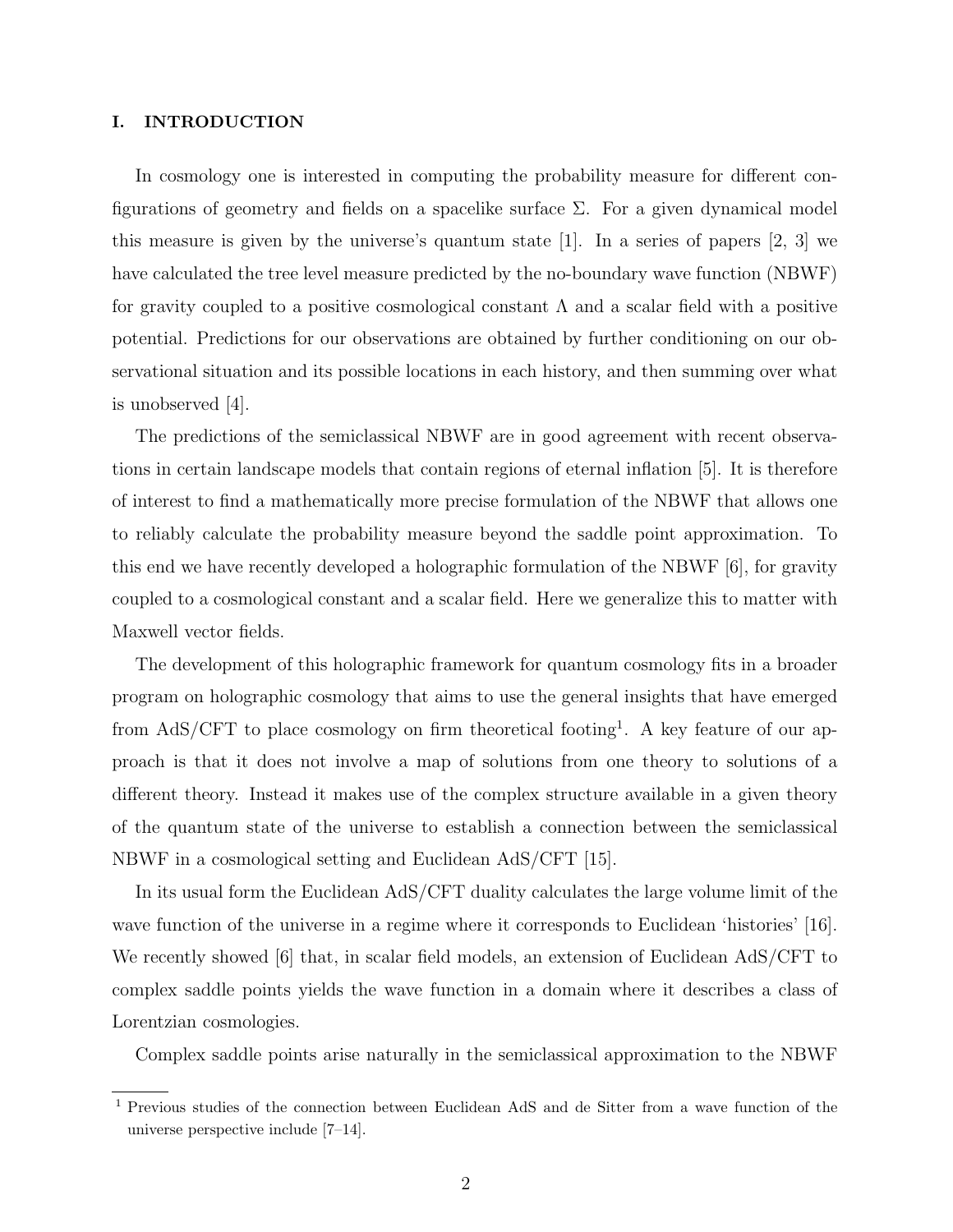where their action specifies the amplitude of different configurations. The saddle point action is an integral of its complex geometry and fields that includes an integral over time. Different complex contours for this time integral give different representations of the saddle point, each giving the same amplitude for the configuration it corresponds to. Using this freedom of choice of contour, we identified two different useful representations of the saddle points corresponding to Lorentzian, asymptotically de Sitter histories. In one representation (dS) the interior geometry behaves as though the cosmological constant and the scalar potential were positive. In the other (AdS) representation the Euclidean part of the interior geometry behaves as though  $\Lambda$  and the potential are negative. The geometry in the AdS representation is that of a regular, AdS domain wall which joins smoothly onto the boundary configuration through a complex transition region in which the spatial part of the metric changes signature.

The AdS representation of the familiar saddle points of the NBWF establishes a connection between the NBWF and the Euclidean AdS/CFT setup. The relative probabilities of different boundary configurations are specified by the regularized action of the AdS region of the saddle points  $|6|$ . Hence by applying Euclidean AdS/CFT, along the lines of  $|16|$ , one obtains a holographic form of the semiclassical NBWF in which the probabilities of asymptotically de Sitter histories are given by the partition function of (deformed) AdS/CFT dual Euclidean field theories.

The scalar matter profile along the AdS domain wall regime of the saddle points is complex. This includes its asymptotic behavior in the AdS region, which enters as an external source in the dual partition function that turns on a deformation of the dual field theory action. Hence the dual description of the no-boundary measure on classical configurations involves complex deformations of Euclidean CFTs familiar from AdS/CFT. The phases of the scalar sources in the dual are universal. That is, they can be derived from a purely asymptotic analysis independently of the specific quantum state [6].

In this paper we extend our approach to matter models with vectors. In Section II we establish the AdS representation of general, inhomogeneous saddle points associated with asymptotically de Sitter histories in models with scalar and vector matter. We use this representation in Section III to derive the probabilities of general asymptotically de Sitter histories from the regularized action of the AdS domain wall regime of the corresponding saddle points. The vector fields in the AdS region of the saddle points are purely imaginary from an AdS viewpoint. This implies that, in analogy with scalars, the AdS/CFT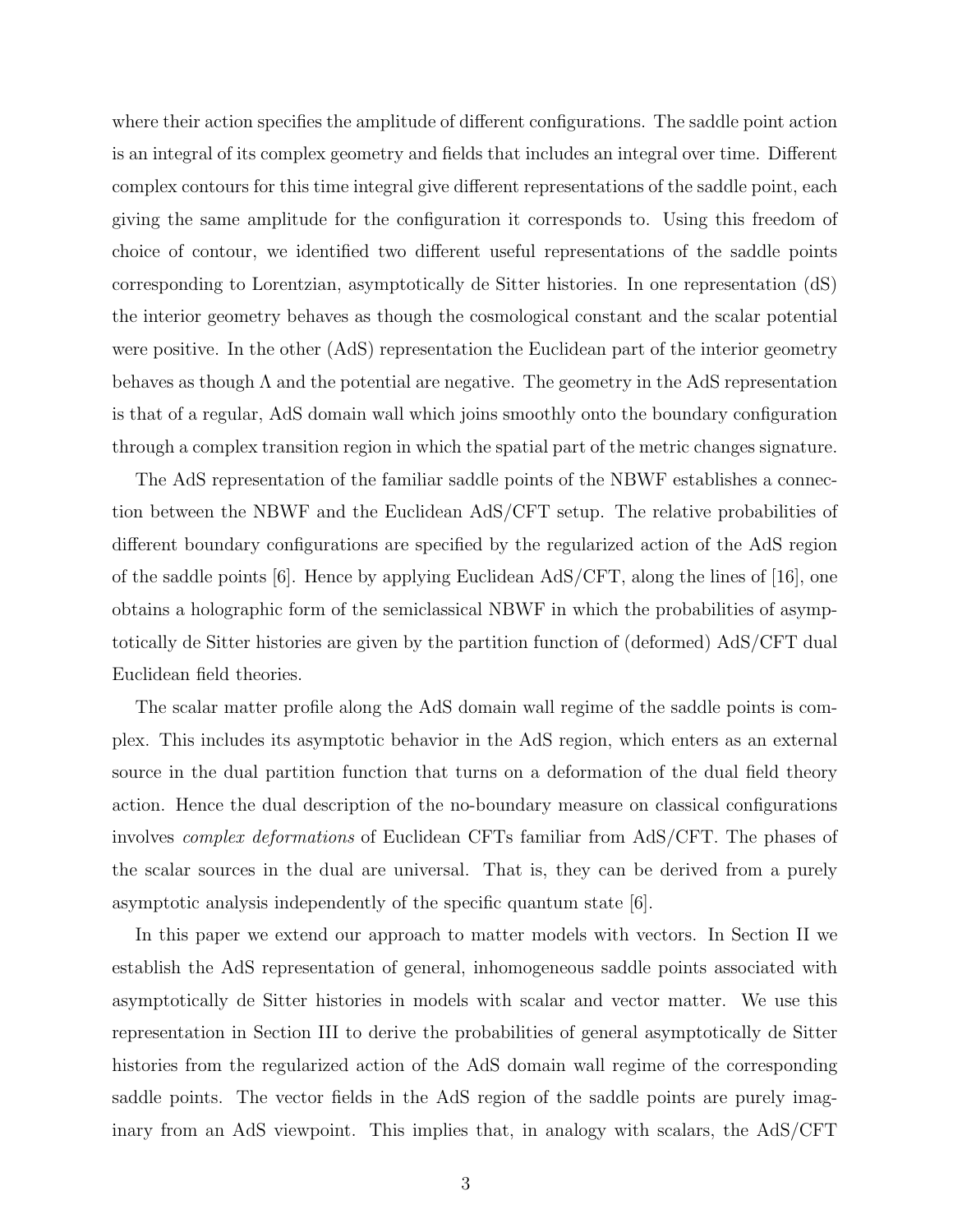dual description of the NBWF in the presence of vectors involves complex deformations of Euclidean CFTs. We discuss the holographic form of the wave function in Section IV. In Section V we illustrate our general framework with the wave function of vector perturbations in a homogeneous, expanding background which we calculate using both representations of the background saddle point. The NBWF predicts that the vector field remains in its ground state. In Section VI we conclude with a few more general remarks on holographic cosmology.

#### II. DIFFERENT REPRESENTATIONS OF COMPLEX SADDLE POINTS

A quantum state of the universe is specified by a wave function  $\Psi$  on the superspace of three-geometries and matter field configurations on a spacelike boundary surface  $\Sigma$  which we take to be closed. We consider matter models consisting of a single scalar field  $\phi$  and a vector field  $A_\mu$ . Schematically we write  $\Psi[h, \chi, \vec{B}]$  where h stands for the metric  $h_{ij}(\vec{x})$  representing the boundary three-geometry, and  $\chi(\vec{x})$  and  $\vec{B}(\vec{x})$  are the boundary configurations<sup>2</sup> of  $\phi$  and  $A_{\mu}$ . We assume the no-boundary wave function (NBWF) as a model of the quantum state [1]. This is given by a sum over regular four-geometries  $g_{\mu\nu}$  and matter fields  $\phi$  and  $A_{\mu}$ on a four-disk M that match  $(h, \chi, \vec{B})$  on  $\Sigma$ . In the semiclassical approximation different configurations labeled by  $(h, \chi, \vec{B})$  are weighted by exp( $-I/\hbar$ ) where I is the Euclidean action of a regular, complex extremal solution that matches the prescribed data on  $\Sigma$ .

A wave function of the universe predicts that configurations evolve classically when, with an appropriate coarse-graining, its phase varies rapidly compared to its amplitude [2]. To leading order in  $\hbar$  both the phase and the amplitude are given by the action of the dominant saddle point. In this semiclassical approximation,

$$
\Psi[h, \chi, \vec{B}] \approx \exp\{(-I[h, \chi, \vec{B}]/\hbar\} = \exp\{(-I_R[h, \chi, \vec{B}] + iS[h, \chi, \vec{B}])/\hbar\},\tag{2.1}
$$

where  $I_R[h, \chi, \vec{B}]$  and  $-S[h, \chi, \vec{B}]$  are the real and imaginary parts of the Euclidean action, evaluated at the saddle point. The probabilities of different classical configurations are proportional to  $\exp(-2I_R/\hbar)$ . They are conserved along a classical trajectory as a consequence of the Wheeler-DeWitt equation [2] and therefore yield a probability measure on the phase space of classical histories.

<sup>&</sup>lt;sup>2</sup> Hence in this paper  $\vec{B}$  does not denote the magnetic field.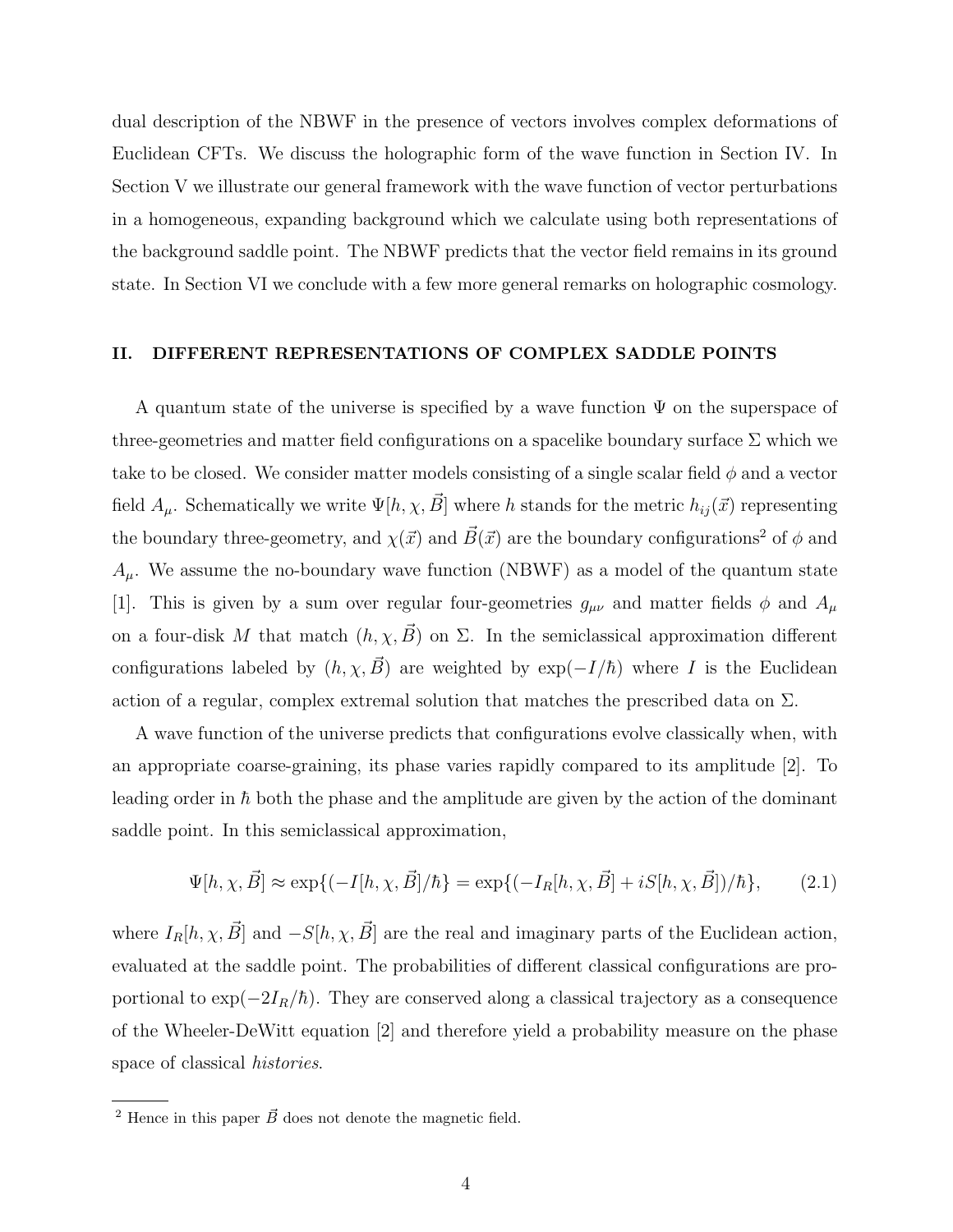We work in a four-dimensional bulk and take the Euclidean action  $I[g(x), \phi(x), A(x)]$  to be a sum of the Einstein-Hilbert action  $I_{EH}$  (in Planck units where  $\hbar = c = G = 1$ )

$$
I_{EH}[g] = -\frac{1}{16\pi} \int_M d^4x (g)^{1/2} (R - 2\Lambda) - \frac{1}{8\pi} \int_{\partial M} d^3x (h)^{1/2} K \tag{2.2}
$$

and the following matter action  $I_M$ 

$$
I_M[g, \phi, A] = \frac{1}{2} \int_M d^4x (g)^{1/2} [(\nabla \phi)^2 + 2V(\phi)] + \frac{1}{4} \int_M d^4x (g)^{1/2} F^{\mu\nu} F_{\mu\nu}
$$
(2.3)

where  $F_{\mu\nu} = \partial_{\mu}A_{\nu} - \partial_{\nu}A_{\mu}$ . The generalization to include a coupling between the scalar and vector fields does not affect our results so we neglect this here for simplicity.

We take the cosmological constant  $\Lambda = 3H^2$  and the scalar potential V in the action (2.2)-(2.3) to be positive. This means that for positive signature metrics this is the Euclidean action of de Sitter gravity coupled to a scalar with a positive potential  $V$  and a vector field  $A_{\mu}$ . For negative signature metrics this is minus the action of anti-de Sitter gravity coupled to a scalar with a negative potential  $-V$  and a vector field  $\tilde{A}_{\mu} \equiv iA_{\mu}$  that is imaginary from a de Sitter viewpoint<sup>3</sup>.

A global notion of signature is meaningless for the complex saddle point solutions that specify the semiclassical wave function (2.1). This is because the signature changes across the saddle point geometry. Moreover the signature in the saddle point interior differs depending on its representation. In scalar field models an analysis of the different saddle point representations led to a useful connection, described above, between (asymptotic) Lorentzian dS histories and Euclidean AdS geometries [6]. We now generalize this to models including vector matter, given by the action  $(2.2)-(2.3)$ .

The line element of a complex saddle point that specifies the amplitude of a general boundary configuration can be written as

$$
ds^{2} = N^{2}(\lambda)d\lambda^{2} + g_{ij}(\lambda, \vec{x})dx^{i}dx^{j}
$$
\n(2.4)

where  $(\lambda, x^i)$  are four real coordinates on the real manifold M. Conventionally we take  $\lambda$  to be a 'radial' coordinate so that  $\lambda = 0$  locates the origin or 'South Pole' (SP) of the saddle point and take  $\lambda = 1$  to locate the boundary  $\Sigma$  of M. Saddle points may be represented by complex metrics – complex N and  $g_{ij}$  – but the coordinates  $(\lambda, x^i)$  are always real.

<sup>3</sup> This relation under a signature reversal was noted long ago and used to establish a map from an AdS to a dS theory in [17], and more recently in [9].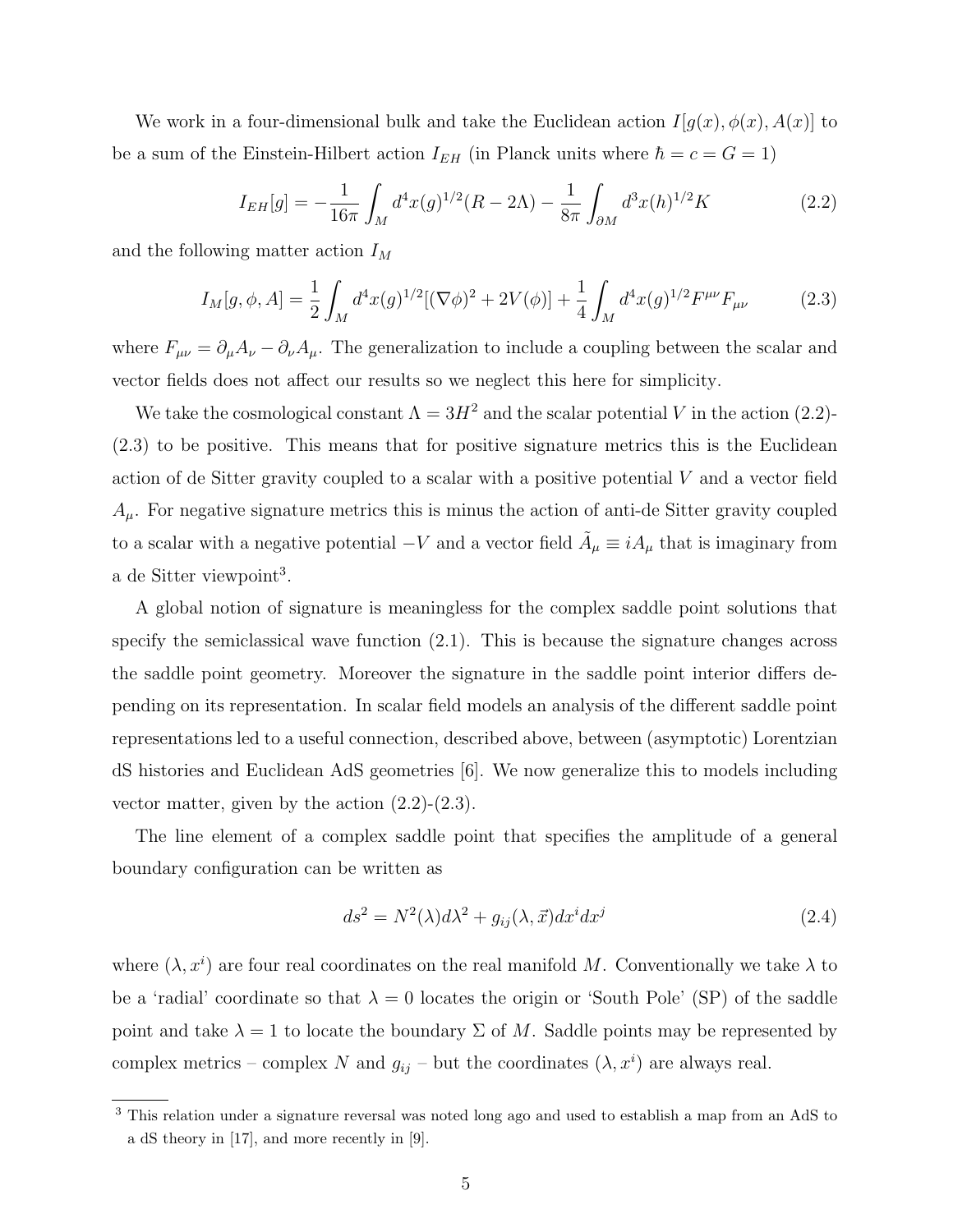The field equations derived from (2.2)-(2.3) can be solved for  $g_{ij}(\lambda, \vec{x}), \phi(\lambda, \vec{x})$  and  $A_\mu(\lambda, \vec{x})$ for any complex  $N(\lambda)$  that is specified. Different choices of  $N(\lambda)$  therefore give different representations of the same saddle point. A convenient way to exhibit these different representations is to introduce the function  $\tau(\lambda)$  defined by

$$
\tau(\lambda) \equiv \int_0^{\lambda} d\lambda' N(\lambda'). \tag{2.5}
$$

Different choices of  $N(\lambda)$  correspond to different contours in the complex  $\tau$ -plane. Contours start from the SP at  $\lambda = \tau = 0$  and end at the boundary  $\lambda = 1$  with  $\tau(1) \equiv v$ . Conversely, for any contour  $\tau(\lambda)$  there is an  $N(\lambda) \equiv d\tau(\lambda)/d\lambda$ . Each contour connecting  $\tau = 0$  to  $\tau = \nu$ is therefore a different representation of the same complex saddle point with the same action.

The semiclassical approximation to the wave function holds in the asymptotic 'large volume' domain where the cosmological constant dominates the dynamics. Asymptotically, a semiclassical wave function specifies an ensemble of asymptotic solutions to the equations of motion. In terms of the complex time variable

$$
u \equiv e^{iH\tau} = e^{-Hy + iHx}.\tag{2.6}
$$

the asymptotic (small  $u$ ) form of the general solution is given by

$$
g_{ij}(u,\vec{x}) = \frac{c^2}{u^2} [\tilde{h}_{ij}(\vec{x}) + \tilde{h}_{ij}^{(2)}(\vec{x})u^2 + \tilde{h}_{ij}^{(-)}(\vec{x})u^{2\lambda_{-}} + \tilde{h}_{ij}^{(3)}(\vec{x})u^3 + \cdots].
$$
 (2.7a)

$$
\phi(u, \vec{x}) = u^{\lambda_-}(\alpha(\vec{x}) + \alpha_1(\vec{x})u + \cdots) + u^{\lambda_+}(\beta(\vec{x}) + \beta_1(\vec{x})u + \cdots). \tag{2.7b}
$$

$$
A_i(u, \vec{x}) = B_i(\vec{x}) + uC_i(\vec{x}) + \cdots
$$
\n(2.7c)

where  $\lambda_{\pm} \equiv \frac{3}{2}$  $\frac{3}{2}[1 \pm \sqrt{1-(2m/3)^2}]$ , and  $\tilde{h}_{ij}(\vec{x})$  is real and normalized to have unit volume thus determining the constant c.

The asymptotic solutions are locally determined from the asymptotic equations in terms of the arbitrary 'boundary values'  $c^2 \tilde{h}_{ij}$ ,  $\alpha(\vec{x})$  and  $B_i(\vec{x})$ , up to the  $u^3$  term in (2.7a), to order  $u^{\lambda_{+}}$  in (2.7b) and to leading order in (2.7c). Beyond these terms in (2.7) the interior dynamics and the specific choice of quantum state become important.

For a saddle point solution to contribute to the semiclassical NBWF the observables must take real values on  $\Sigma$  [18, 19]. Hence the metric h, the scalar  $\chi$  and the frame fields – the components of the vector field in an orthonormal frame – must all be real at  $\tau = v$ . The frame fields are given by  $\vec{B}/b$ , where the 'scale factor'  $b \equiv c/u$ , multiplied by a real matrix specified by  $h$ .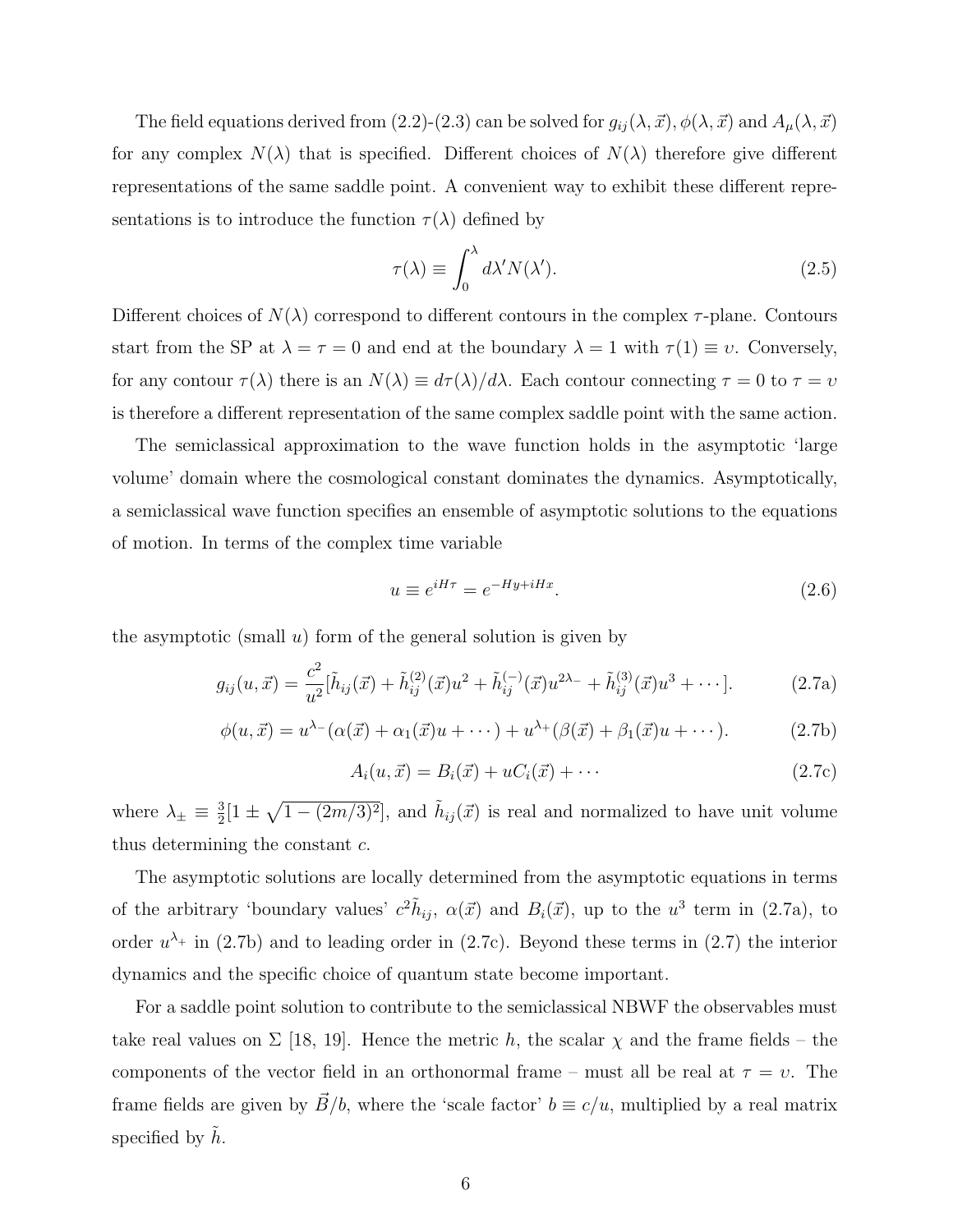

FIG. 1: Left panel: The contour  $C_A$  in the complex  $\tau$ -plane of a de Sitter representation of a complex saddle point of the NBWF. Along the horizontal part the geometry is half a deformed Euclidean three-sphere. Along the vertical part it is asymptotically Lorentzian de Sitter space. Middle panel: The contour  $C_B$  that gives the AdS representation of the same complex saddle point. The vertical part is asymptotically Euclidean AdS with a complex matter profile. The horizontal part is a complex geometry that interpolates between asymptotic AdS and de Sitter. Right panel: The contour  $C_C$  that provides the standard AdS representation of real asymptotically Euclidean AdS saddle points that are not associated with classical histories.

Reality of the observables on the boundary selects two classes of saddle points, corresponding respectively to asymptotically Euclidean AdS and Lorentzian de Sitter histories [18]. The saddle points associated with de Sitter histories are found by tuning the phases of the fields so that b,  $\phi$  and  $A_{\mu}$  all tend to real functions along a vertical line  $x = x_r$  in the complex  $\tau$ -plane [2, 6]. Writing  $c = |c|e^{i\theta_c}$ ,  $\alpha = |\alpha|e^{i\theta_\alpha}$  and  $B_i = |B|e^{i\theta_B}$  the expansions (2.7a) - (2.7c) imply

$$
\theta_c = x_r, \qquad \theta_\alpha = -\lambda_- x_r, \qquad \theta_B = 0 \tag{2.8}
$$

By choosing a particular contour connecting  $\tau = 0$  to  $\tau = v = x_r + iy_v$  we obtain a concrete representation of the saddle point geometry. The contour  $C_A$  in Fig 1(a) provides an example. Along the horizontal part of this the geometry is the Euclidean geometry of half a deformed four-sphere. Along the vertical part from  $(x_r, 0)$  to  $(x_r, y_v)$  the geometry tends to a Lorentzian space that is locally de Sitter,

$$
ds^2 \approx -dy^2 + \frac{1}{4H^2} e^{2Hy}\tilde{h}_{ij}(\vec{x})dx^i dx^j.
$$
\n(2.9)

Thus the contour  $C_A$  gives the familiar representation of the no-boundary saddle points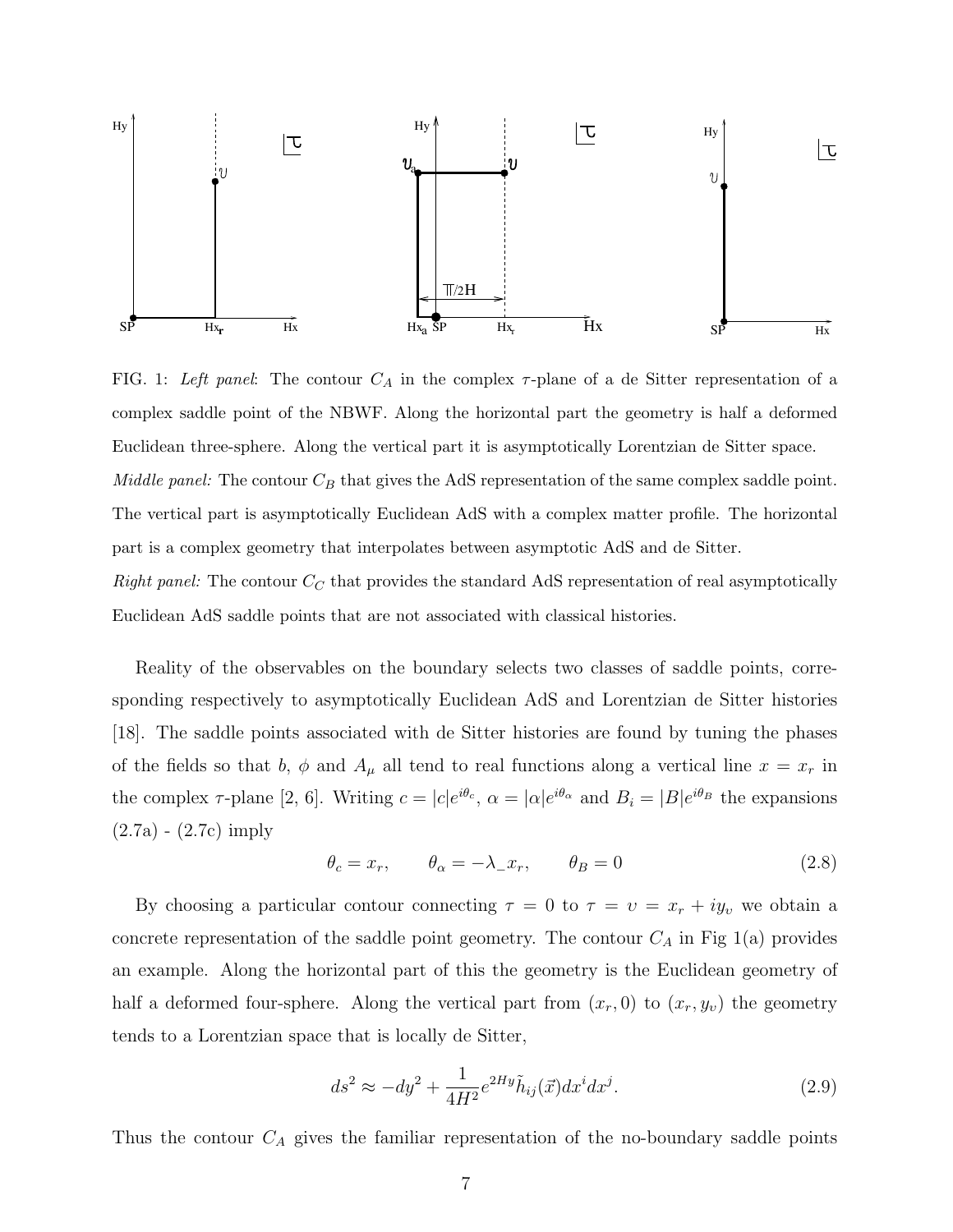that are associated with asymptotically real, Lorentzian, de Sitter histories. The ensemble of histories of this kind predicted by the NBWF is known explicitly in a homogeneous and isotropic minisuperspace approximation with linear perturbations, where it consists of universes with an early period of scalar field driven inflation [2]. The saddle point action acquires a rapidly varying phase factor along the vertical part of the contour  $C_A$  so the wave function takes a WKB form (2.1) and predicts classical cosmological evolution.

There is, however, an alternative representation of the same class of saddle points given by the contour  $C_B$  in Fig 1(b). Along the  $x = x_a = x_r - \pi/2H$  line one has

$$
ds^2 \approx -dy^2 - \frac{1}{4H^2} e^{2Hy} \tilde{h}_{ij}(\vec{x}) dx^i dx^j.
$$
\n(2.10)

This is negative signature, Euclidean, asymptotically local AdS space. The asymptotic form of the matter fields along  $x = x_a$  follows from  $(2.7b)$  – $(2.7c)$  and is given by

$$
\phi(y,\vec{x}) \approx |\alpha(\vec{x})|e^{-i\lambda_{-}\pi/2}e^{-\lambda_{-}y} \equiv \tilde{\alpha}e^{-\lambda_{-}y}, \qquad A_{i}(y,\vec{x}) \approx B_{i}(\vec{x}) \equiv -i\tilde{B}_{i} \tag{2.11}
$$

where  $\tilde{B}_i$  is the boundary value of  $\tilde{A}_\mu \equiv iA_\mu$ . Therefore the condition that the scalar be real at the endpoint v, at  $x = x_r$ , means it is complex along the AdS branch of the contour, with an asymptotic phase given by  $(2.11)$ . Similarly, the requirement that  $A_i$  be real at the endpoint v means that the usual AdS vector field  $\tilde{A}_i = iA_i$  is purely imaginary in the asymptotic AdS region of de Sitter saddle points<sup>4</sup>.

To summarize, in the 'AdS representation' of Fig 1(b) the saddle point geometry consists of a Euclidean, asymptotically locally AdS geometry with complex matter field profiles in the 'radial' direction y. This is then joined smoothly onto the Lorentzian, asymptotically de Sitter geometry through a transition region – corresponding to the horizontal part of the contour  $C_B$  – where the geometry is complex. The complex structure of the semiclassical NBWF thus provides a natural connection<sup>5</sup> between (asymptotically) Lorentzian de Sitter histories and Euclidean AdS geometries.

As mentioned earlier there is a second set of saddle points with real observables on the boundary [18]. These are the real AdS domain wall solutions. They are found by taking  $\phi$ 

<sup>4</sup> Hence, as expected, Maxwell fields behave as conformally coupled scalars as far as their asymptotic phase is concerned.

<sup>5</sup> The AdS/de Sitter connection exhibited here can be generalized to wave functions other than the NBWF, since it follows directly from the asymptotic structure of the wave function [18]. The connection therefore holds for any wave function satisfying the Wheeler-DeWitt equation.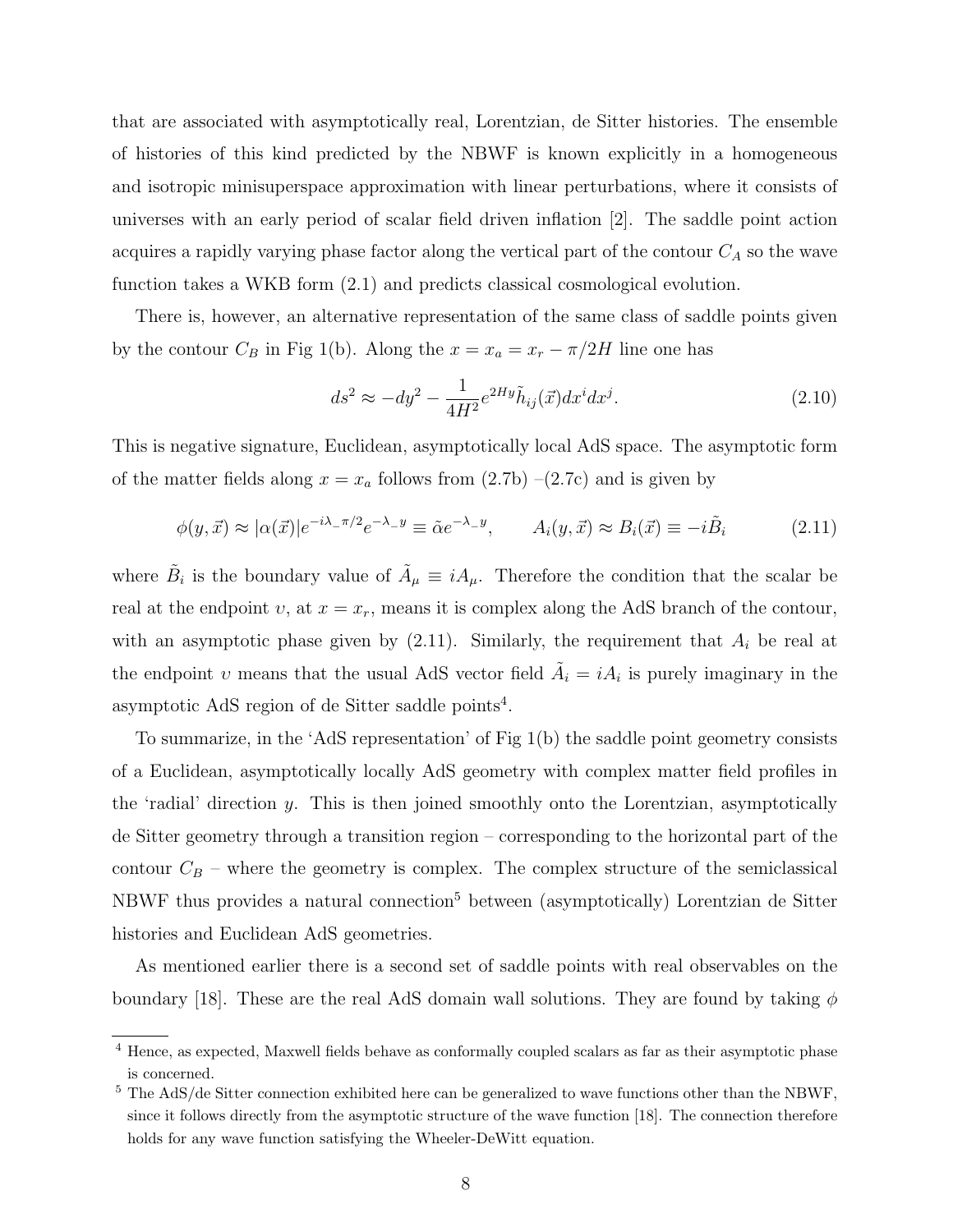and  $\tilde{A}_i$  real at the SP, and by taking  $b^2$  to be real and negative for real u. A convenient representation of this class is provided by a contour  $C<sub>C</sub>$  that runs along the imaginary axis in the complex  $\tau$ -plane to an endpoint v (cf Fig 1(c)). As we will see below these saddle points do not describe classical universes and are of little interest in cosmology. Instead they are associated with Euclidean asymptotic AdS configurations.

## III. ACTION OF COMPLEX SADDLE POINTS

The saddle point action is given by an integral over time along a contour in the complex  $\tau$ -plane connecting the SP to the endpoint v. The result is independent of the choice of contour. We first consider the action  $I_1$  of the first class of saddle points associated with Lorentzian histories. The asymptotic contribution to the saddle point action coming from the integral along the vertical branch of the contour  $C_A$  is purely imaginary. This is because the integrand is real and  $d\tau = i dy$ . The real part  $I_R$ , which governs the probabilities of the de Sitter histories, tends to a constant along the  $x = x_r$  while the imaginary part  $S(v) \propto e^{3Hy_v}$ .

The AdS representation based on the contour  $C_B$  provides a different way to calculate  $I_R$ . To see this we first consider the action integral  $I_h$  along the horizontal branch of the contour in Fig 1(b). Using the Hamiltonian constraint this can be written as,

$$
I_h(v_a, v) = \frac{1}{8\pi} \int_{x_a}^{x_r} dx \int d^3x \ g^{\frac{1}{2}} \left[ 6H^2 - {}^3R + 8\pi V(\phi) + 4\pi (\vec{\nabla}\phi)^2 + 4\pi F^{ij} F_{ij} \right] \tag{3.1}
$$

where <sup>3</sup>R is the scalar three curvature of  $g_{ij}$ . The expansions (2.7a) - (2.7c) imply that the leading contribution to  $I<sub>h</sub>$  from the vector term is  $\mathcal{O}(u)$  and therefore negligible in the asymptotic limit. Further, the contribution to the asymptotically finite part of the action from the scalar and gravitational terms in (3.1) vanishes as a consequence of the asymptotic Einstein equations [6]. Hence the asymptotically constant term is the same on both ends of the horizontal branch. This means the tree level probabilities of different dS histories can be obtained from the asymptotically AdS region of the saddle points.

The action integral  $I_a$  along the vertical  $x = x_a$  branch in the AdS representation exhibits the usual volume divergences, but  $I_h$  regulates these [6]. Specifically we find [6]

$$
I_h(v_a, v) = -S_{st}(v_a) + S_{st}(v) + \mathcal{O}(e^{-Hy_v})
$$
\n(3.2)

where  $S_{st}$  are the universal gravitational and scalar AdS counterterms, which arise here as surface contributions to the action which are kept  $[6]$ . The second term in  $(3.2)$  gives a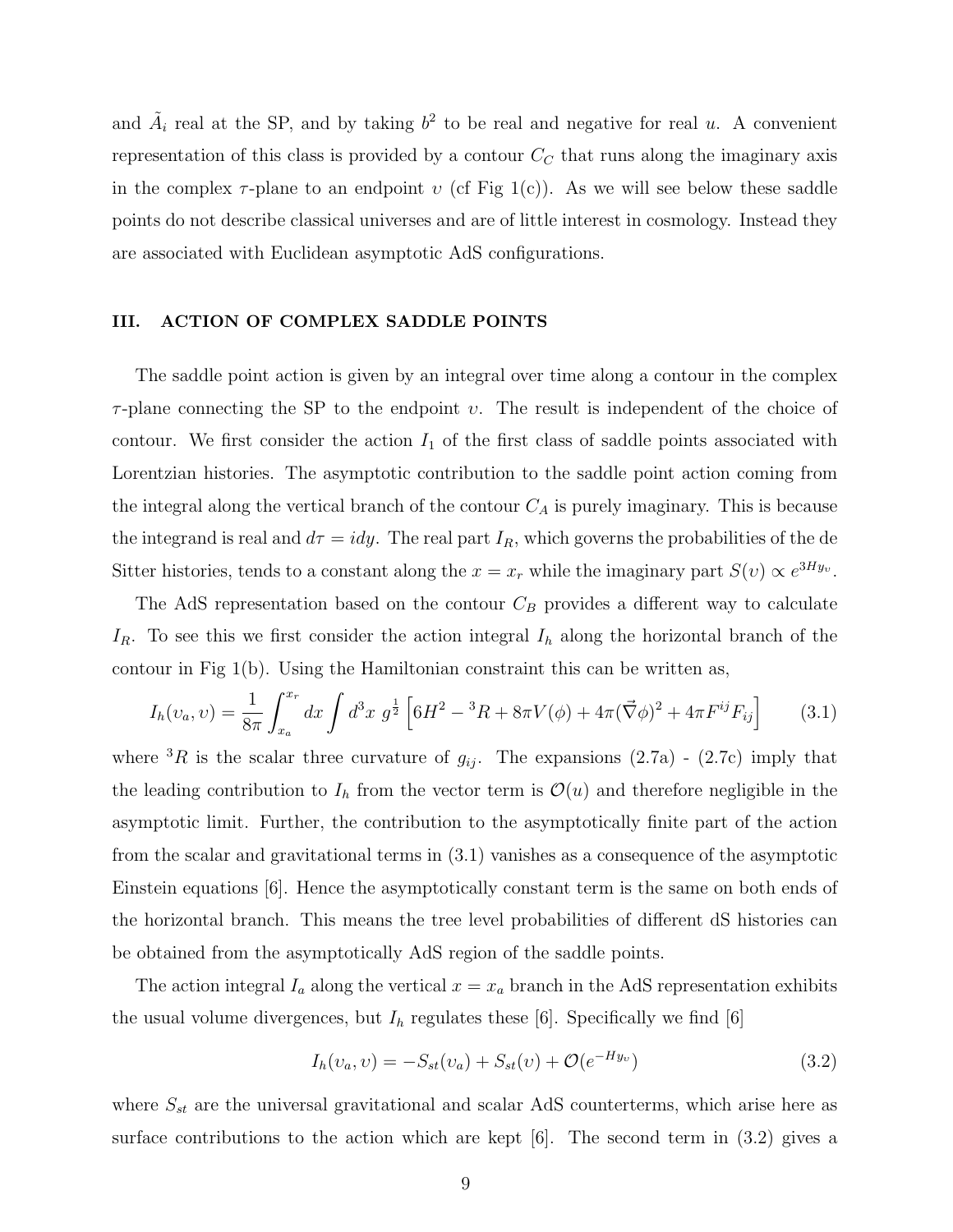universal phase factor (since the signature at  $v$  differs from that at  $v_a$ ), and the first term regulates the divergences of  $I_a$ . At large  $v_a$ 

$$
I_a(v_a) - S_{st}(v_a) \rightarrow -I_{aAdS}^{\text{reg}} \tag{3.3}
$$

where  $-I_{aAdS}^{\text{reg}}[\tilde{h}_{ij}, \tilde{\alpha}, \tilde{B}_i]$  is the regulated asymptotic AdS action. It is a function of he asymptotic profiles of the geometry and matter fields in the AdS regime of the saddle points, which are locally given by the argument of the wave function at  $v$  through eq. (2.11).

Thus we find that in the large volume limit, the action of a general, inhomogeneous saddle point of the NBWF associated with an asymptotically local dS history can be expressed in terms of the regulated action of a complex AdS domain wall and a sum of purely imaginary, universal surface terms,

$$
I_1[h, \chi, B_i] = -I_{aAdS}^{\text{reg}}[\tilde{h}_{ij}(\vec{x}), \tilde{\alpha}(\vec{x}), \tilde{B}_i(\vec{x})] + S_{st}(v) + \mathcal{O}(e^{-Hy_v})
$$
(3.4)

The probabilities of the asymptotically de Sitter histories are governed by the real part of  $I_1$  and hence given by

$$
Re[I_1(v)] \equiv I_R(v) = -Re[I_{aAdS}^{reg}].
$$
\n(3.5)

It is straightforward to evaluate the action  $I_2$  of the second class of real, Euclidean asymptotically AdS saddle points. This is simply given by the action integral  $I_a$  along the vertical line from the SP to the endpoint  $v$  in Fig 1(c). Since all fields are everywhere real from an AdS viewpoint, the resulting action is real. It is given by

$$
I_2[h, \chi, \tilde{B}_i] = -I_{aAdS}^{\text{reg}}[\tilde{h}_{ij}(\vec{x}), \tilde{\alpha}(\vec{x}), \tilde{B}_i(\vec{x})] + S_{st}(v) \tag{3.6}
$$

where the boundary values  $\tilde{h}_{ij}(\vec{x}), \tilde{B}_i$  and  $\tilde{\alpha}$  are all real. The leading surface term in  $S_{st}$  is real and grows as the volume of AdS. Hence the amplitude of asymptotically AdS configurations is low relative to the classical, asymptotically de Sitter histories discussed above.

#### IV. HOLOGRAPHIC REPRESENTATION

The representation of both classes of saddle points in terms of Euclidean AdS 'domain wall' geometries with real or complex matter profiles leads to a holographic formulation of the NBWF by applying the Euclidean version of AdS/CFT. This relates the asymptotic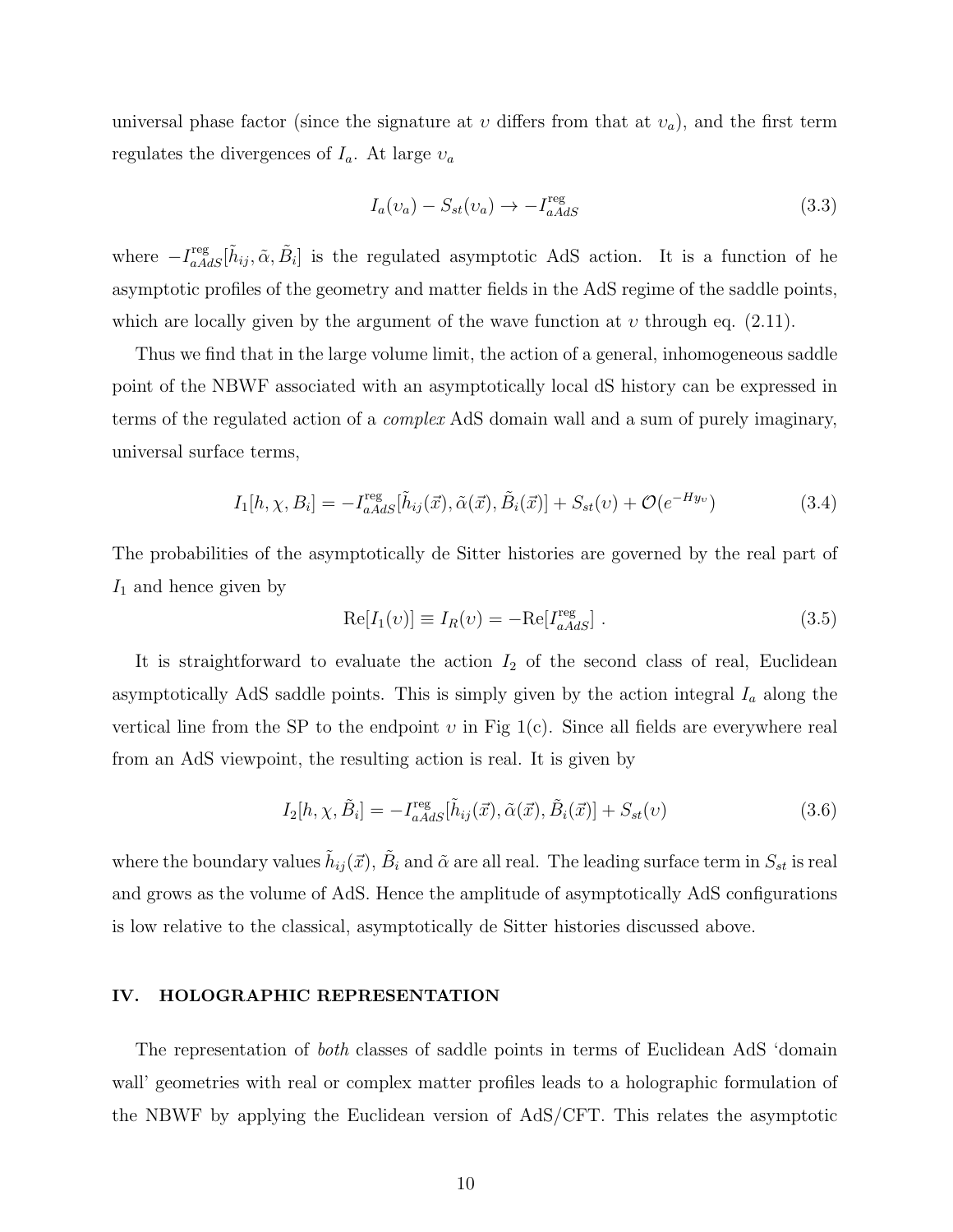AdS factor  $\exp(-I_{aAdS}^{reg}/\hbar)$  in the wave function to the partition function of a Euclidean dual field theory in three dimensions [15, 16],

$$
\exp(-I_{aAdS}^{reg}[\tilde{h}_{ij}, \tilde{\alpha}, \tilde{B}_i]/\hbar) = Z_{QFT}[\tilde{h}_{ij}, \tilde{\alpha}, \tilde{B}_i] = \langle \exp \int d^3x \sqrt{\tilde{h}} \left( \tilde{\alpha} \mathcal{O} + \tilde{B}_i J^i \right) \rangle_{QFT} \tag{4.1}
$$

The dual QFT is defined on the conformal boundary represented here by the three-metric  $\tilde{h}_{ij}$ . The operator  $\mathcal O$  is constructed from scalars in the boundary theory and  $\vec J$  is a current. The brackets  $\langle \cdots \rangle$  on the right hand side denote the functional integral average involving the boundary field theory action minimally coupled to the metric conformal structure represented by  $\tilde{h}_{ij}$ . For the spherical domain walls corresponding to homogeneous histories this is the round three-sphere, but in general  $\tilde{\alpha}, \tilde{B}_i$  and  $\tilde{h}_{ij}$  are functions of the boundary coordinates  $\vec{x}$ . The three-divergence of the current  $\vec{J}$  vanishes ensuring the invariance of the right hand sided of (4.1) under gauge transformations of  $\tilde{B}_i$  matching the invariance of the AdS action on the left [15]. Applying (4.1) to (3.4) and (3.6) yields

$$
\Psi(v) = \frac{1}{Z_{QFT}^{\epsilon}[\tilde{h}_{ij}, \tilde{\alpha}, \tilde{B}_i]} \exp(-S_{st}(v)/\hbar)
$$
\n(4.2)

where  $\epsilon \sim 1/|Hb|$  is a UV cutoff [6]. The surface terms are imaginary for the complex saddle points associated with Lorentzian histories, and real for the saddle points corresponding to Euclidean AdS configurations. The action  $S_{\text{ct}}$  is independent of the vector field. This together with the gauge invariance of  $Z_{QFT}$  ensures that the wave function satisfies the  $\vec{\nabla} \cdot \vec{E} = 0$  constraint of Maxwell theory.

Equation  $(4.2)$  is an example of a semiclassical dS/CFT duality. The arguments of the wave function enter as external sources in the dual partition function that turn on deformations (except for the scale factor  $b = c/u$  which enters as a UV cutoff). The dependence of the partition function on the values of the external sources yields a holographic no-boundary measure on the space of asymptotic configurations. For boundary configurations given by sufficiently small values of the matter sources and sufficiently mild deformations of the round three sphere one expects the integral defining the partition function to converge, yielding a non-zero amplitude. The holographic form (4.2) of the NBWF thus involves a range of different deformations of a single underlying CFT. The sources  $\tilde{\alpha}$  and  $\tilde{B}_{\mu}$  of the deformations are real for saddle points associated with asymptotically AdS configurations. By contrast the sources are complex for saddle points associated with Lorentzian, classical, asymptotically de Sitter histories. In the latter regime of superspace the dual form of the NBWF thus involves complex deformations of a Euclidean CFT.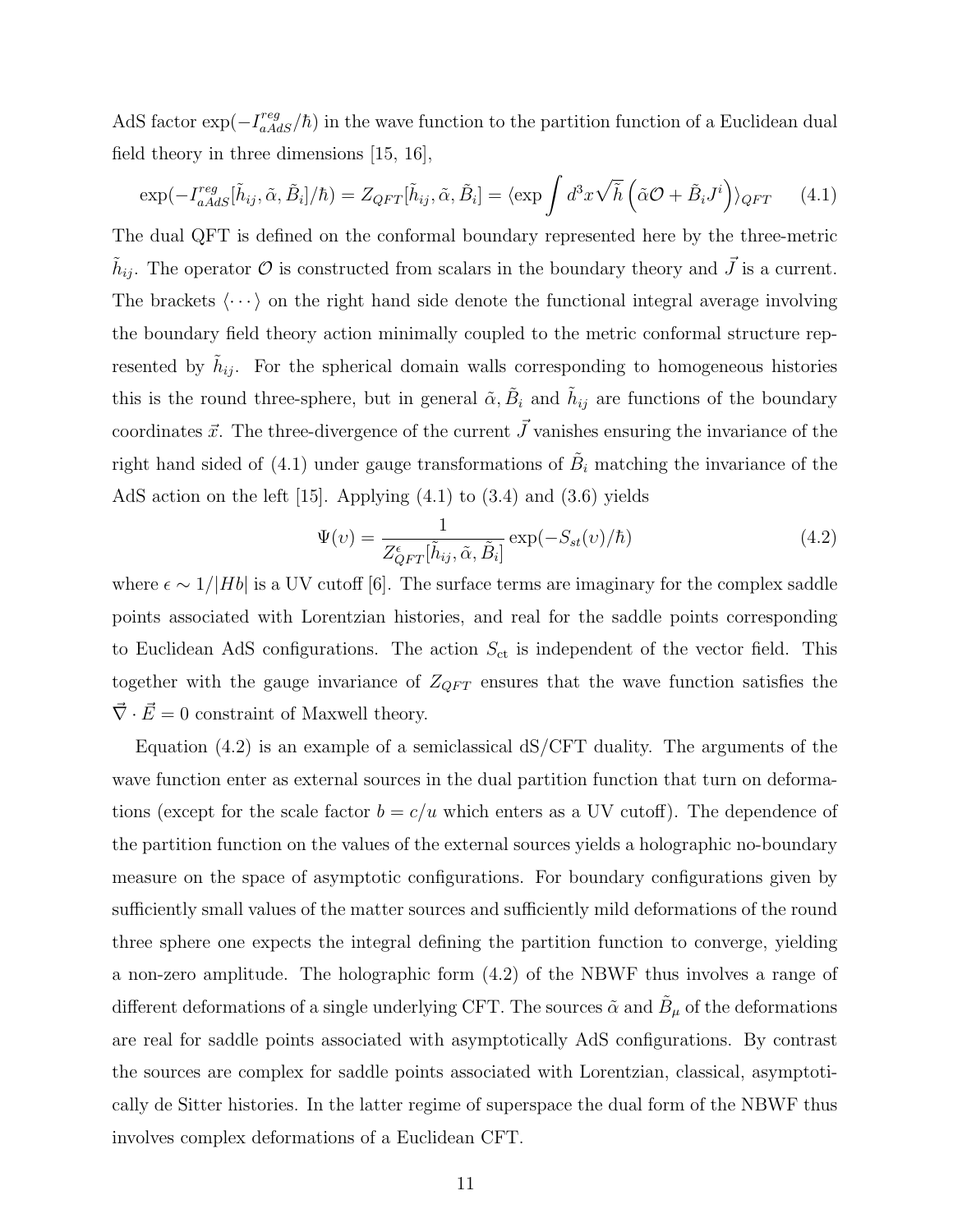## V. VECTOR FIELDS IN HOMOGENEOUS BACKGROUNDS

As an illustration we compute the asymptotic NBWF of vector perturbations in a homogeneous and isotropic, expanding background [20]. Here we have in mind that the scalar field and  $\Lambda$  are responsible for the background evolution. The details of this do not matter, because the vector is conformally invariant and hence decouples to quadratic order. We evaluate the semiclassical vector wave function first using the dS representation of the background saddle point and then using its AdS representation.

The line element of a homogeneous and isotropic saddle point can be written as

$$
ds^{2} = N^{2}(\lambda)d\lambda^{2} + a^{2}(\lambda)\gamma_{ij}dx^{i}dx^{j}
$$
\n(5.1)

where  $\gamma_{ij}$  is the metric on a unit round three sphere. Homogeneous and isotropic minisuperspace is spanned by the boundary value b of the scale factor and the value  $\chi$  of the scalar field. Neglecting the back reaction of the Maxwell field on the background, we write

$$
\Psi(b,\chi,\vec{B}) = \Psi_0(b,\chi)\psi_V(b,\chi,\vec{B}),\tag{5.2}
$$

where  $\Psi_0(b, \chi)$  is a background wave function given by the action of a saddle point solution  $(a(\tau), \phi(\tau))$  that matches  $(b, \chi)$  at the boundary of the disk, and is regular elsewhere [2, 3]. We assume the phase of  $\Psi_0$  varies rapidly so that it predicts a classical background. The wave function  $\psi_V$  of vector perturbations is defined by the remaining integral over  $A_\mu$ ,

$$
\psi_V(b,\chi,\vec{B}) \equiv \int_{\mathcal{C}} \delta A_\mu \exp(-I_V^{(2)}[a(\tau),\phi(\tau),A_\mu(\tau,\vec{x})]/\hbar).
$$
 (5.3)

where the integral is over all regular histories on a disk which match  $\vec{B}~$  on its boundary.

We evaluate (5.3) in the steepest descents approximation. The Euclidean action  $I_V^{(2)}$  $V^{(2)}$  of vector perturbations around saddle points of the form (5.1) is given by

$$
I_V^{(2)} = \int \sqrt{\gamma} \left[ \frac{a}{2N} \left( \gamma^{ij} A_{i,\lambda} A_{j,\lambda} + A_0 (2A_{;k0}^k - A_{0;k}^k) + \frac{N}{2a} A^k (2A_k + A_{;ik}^i - A_{k;i}^i) \right] \right]
$$
(5.4)

Working in Coulomb gauge  $A_0 = \nabla^i A_i = 0$  and in terms of conformal time  $\eta$  defined as  $ad\eta = N d\lambda$ , the solutions take the following form,

$$
A_i(\eta, \Omega) = \sum_{nlmp} f_{nlmp}(\eta) \left( S_i^{(p)} \right)_{lm}^n \tag{5.5}
$$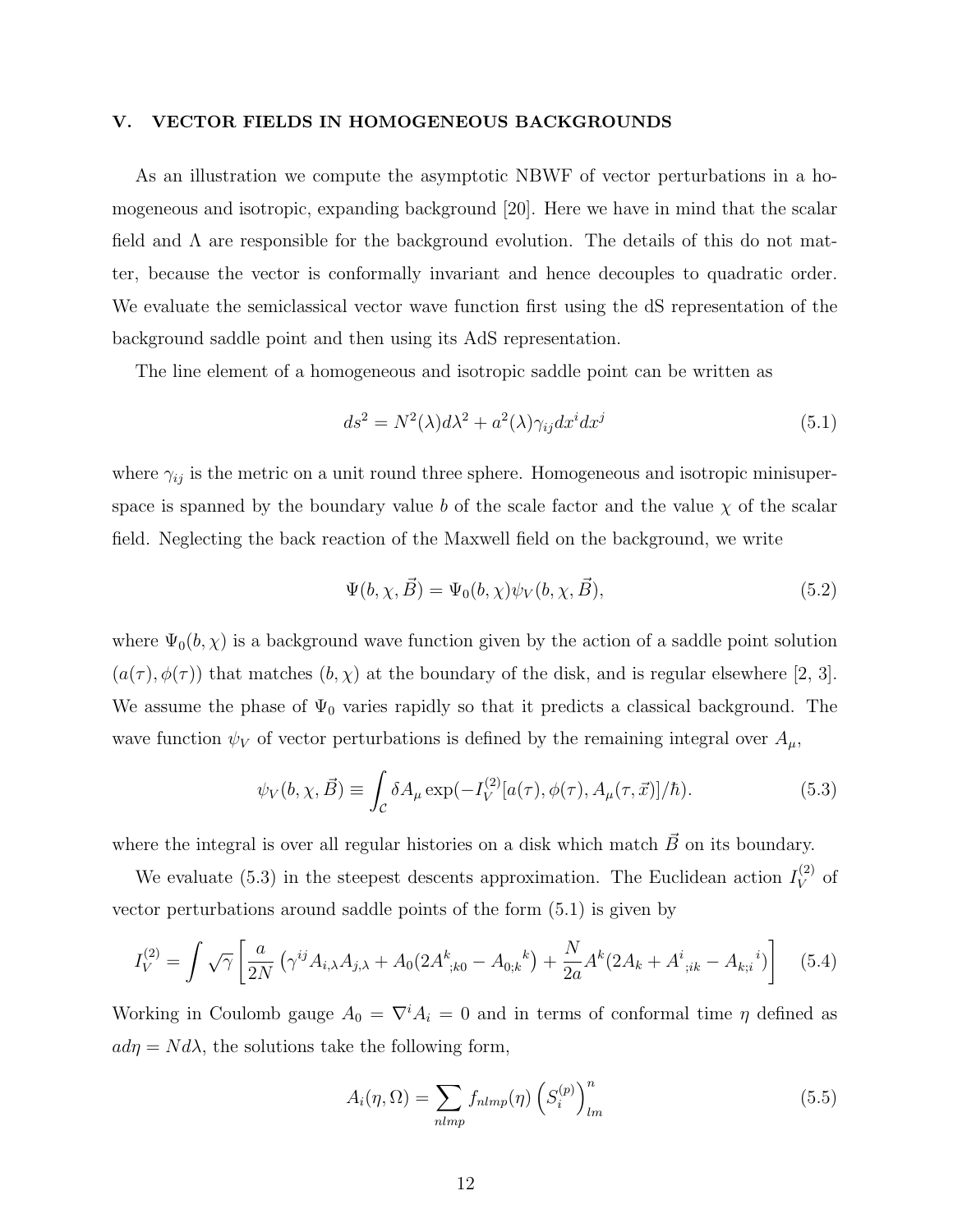where  $\left(S_i^{(p)}\right)$  $\binom{p}{i}$ are the transverse eigenfunctions of the vector Laplacian  $\Delta$  on the three-<br>lm sphere, with  $\Delta S_i = -(n^2 - 2)S_i$ . From here onwards we denote the indices collectively by (*n*). The solutions for  $f_{(n)}$  are proportional to  $e^{\pm n\eta}$ . The no-boundary condition of regularity at the SP selects the solution that decays as  $\eta \to -\infty$ . Hence we get

$$
A_i(\eta, \Omega) = \sum_{(n)} B_{(n)} e^{-in\theta_v} e^{n\eta} S_i^{(n)}
$$
\n
$$
(5.6)
$$

where  $B_{(n)}$  are the mode coefficients of the boundary configuration  $\vec{B}$  and  $i\theta_v$  is the imaginary part of  $\eta$  at the boundary surface<sup>6</sup>. The asymptotic expansion of (5.6) in terms of the complex time variable u defined in  $(2.6)$  is of the form  $(2.7c)$ ,

$$
A_i = \sum_{(n)} B_{(n)} \left( 1 - 2ine^{-ix}u + \mathcal{O}(u^2) \right) S_i^{(n)} \tag{5.7}
$$

where we have used that  $\eta = i\theta_v - 2ie^{-ix_r}u + \mathcal{O}(u^2)$  in the large volume regime. Evaluated on solutions the vector action (5.4) reduces to a surface term,

$$
I_V^{(2)} = \frac{1}{2} \int d^3x (\gamma)^{1/2} \gamma^{ij} A_{i,\eta} A_j
$$
 (5.8)

Substituting (5.6) we get

$$
I_V^{(2)} = \sum_{(n)} \frac{n}{2} B_{(n)}^2 \tag{5.9}
$$

This is real and positive, indicating that the vector perturbations are in their quantum mechanical ground state.

We could equally well have computed the vector wave function using the AdS representation of the saddle point. The saddle point action of a vector field  $\tilde{A}_{\mu}$  with boundary value  $\tilde{B}_i$  in a homogeneous and isotropic, Euclidean, asymptotically AdS background is obtained in a similar manner and given by

$$
I_{V,aAdS}^{(2)} = \sum_{(n)} \frac{n}{2} \tilde{B}_{(n)}^2
$$
\n(5.10)

Eq. (3.5) implies this gives the wave function of vector perturbations in a classical, homogeneous and isotropic, asymptotically de Sitter background when  $\tilde{B}_i$  is taken to be purely imaginary. Substituting  $\tilde{B}_i = iB_i$  in (5.10) and using (3.5) indeed yields (5.9).

<sup>&</sup>lt;sup>6</sup> When the background is the empty de Sitter saddle point  $\theta_v = \pi/2$ .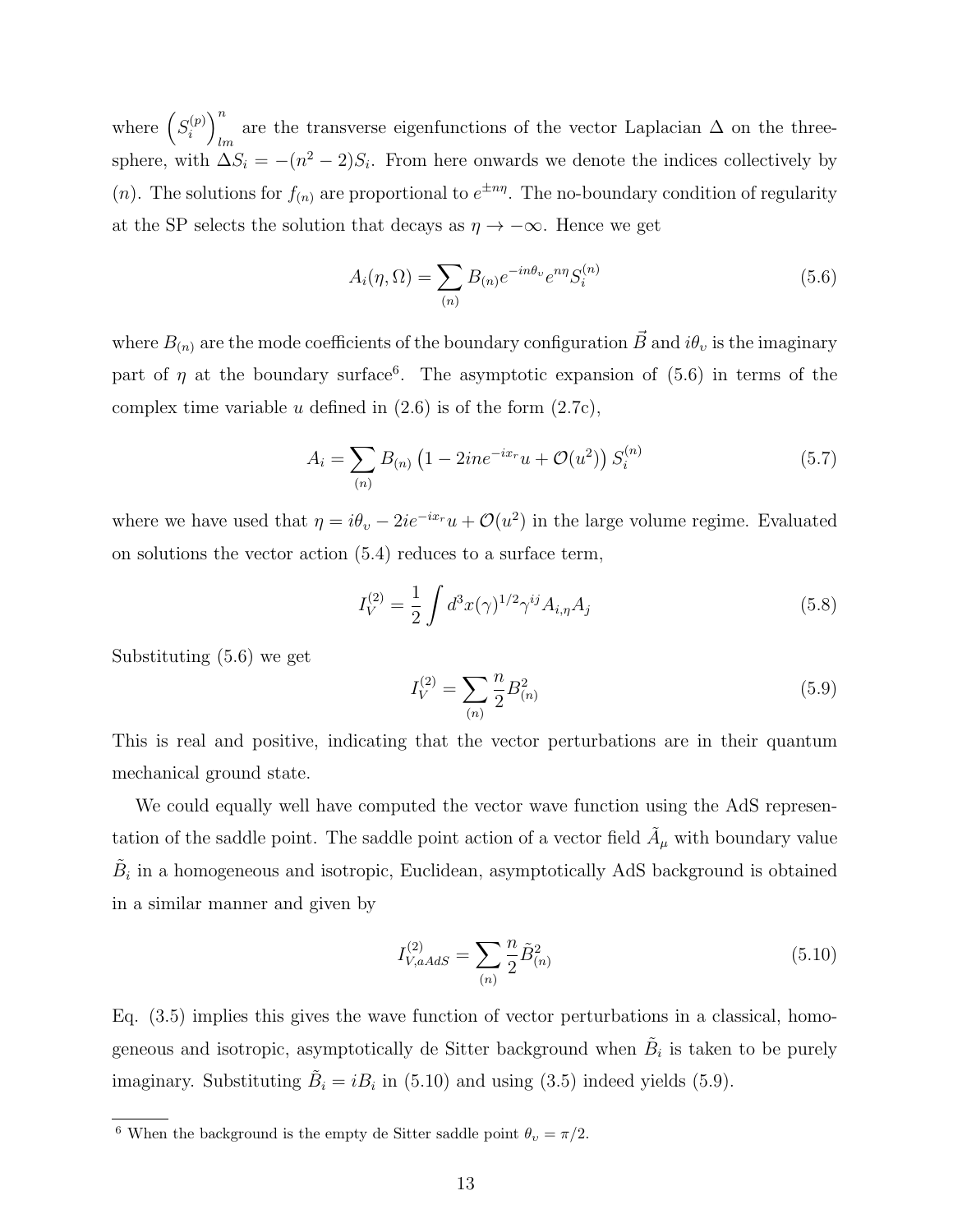## VI. DISCUSSION

We have generalized the holographic formulation of the NBWF to models including vector matter. We first derived an 'AdS representation' of the NBWF saddle points associated with classical, asymptotically dS universes with scalar and vector matter. In this representation, the saddle point geometry consists of a Euclidean AdS domain wall which joins smoothly onto an asymptotically real, Lorentzian, de Sitter geometry through a transition region where the spatial metric changes signature. The scalar and vector matter profiles along the AdS domain wall are complex. The relative probabilities of different classical boundary configurations  $(h, \chi, \vec{B})$  are given by the regularized AdS domain wall action.

Applying Euclidean AdS/CFT then yields a holographic form of the semiclassical NBWF in terms of the partition function of a dual, Euclidean CFT with complex sources specified by the asymptotic scalar and vector boundary values in the AdS regime of the saddle points. The dual description of the no-boundary measure on classical, Lorentzian configurations thus involves a generalization of Euclidean AdS/CFT to CFTs with complex deformations. The phases of the sources are independent of the specific quantum state and of the dynamics in the interior. They are fully specified by the requirement that the fields be real at the final de Sitter boundary. The phase of the scalar source in the dual is  $e^{-i\lambda-\pi/2}$ , where  $\lambda_-=\frac{3}{2}$  $\frac{3}{2}[1-\sqrt{1-(2m/3)^2}]$ , and the vector field source is purely imaginary<sup>7</sup>.

From a holographic viewpoint it is natural to consider the wave function on an extended domain that includes real deformations of the dual CFT [18, 19]. Partition functions with real deformations specify the amplitude of real, asymptotically AdS boundary configurations. In the bulk their amplitude is given by real Euclidean AdS domain walls. These are of little relevance in cosmology, since the lack of a rapidly varying phase factor in the action means they are not associated with classical histories. In fact the AdS volume contribution to the action heavily suppresses their contribution to the NBWF. Nevertheless, the inclusion of both sets of saddle points in the configuration space - as suggested by holography - yields an appealing, signature-invariant formulation of the wave function defined on an extended configuration space with three-metrics of both signatures [18]. One signature corresponds to deformations with real sources and the other to complex sources.

<sup>7</sup> Mithani and Vilenkin [23] have considered a scheme in which the vector field is real from an AdS viewpoint. This does not give a well-defined theory (as they point out).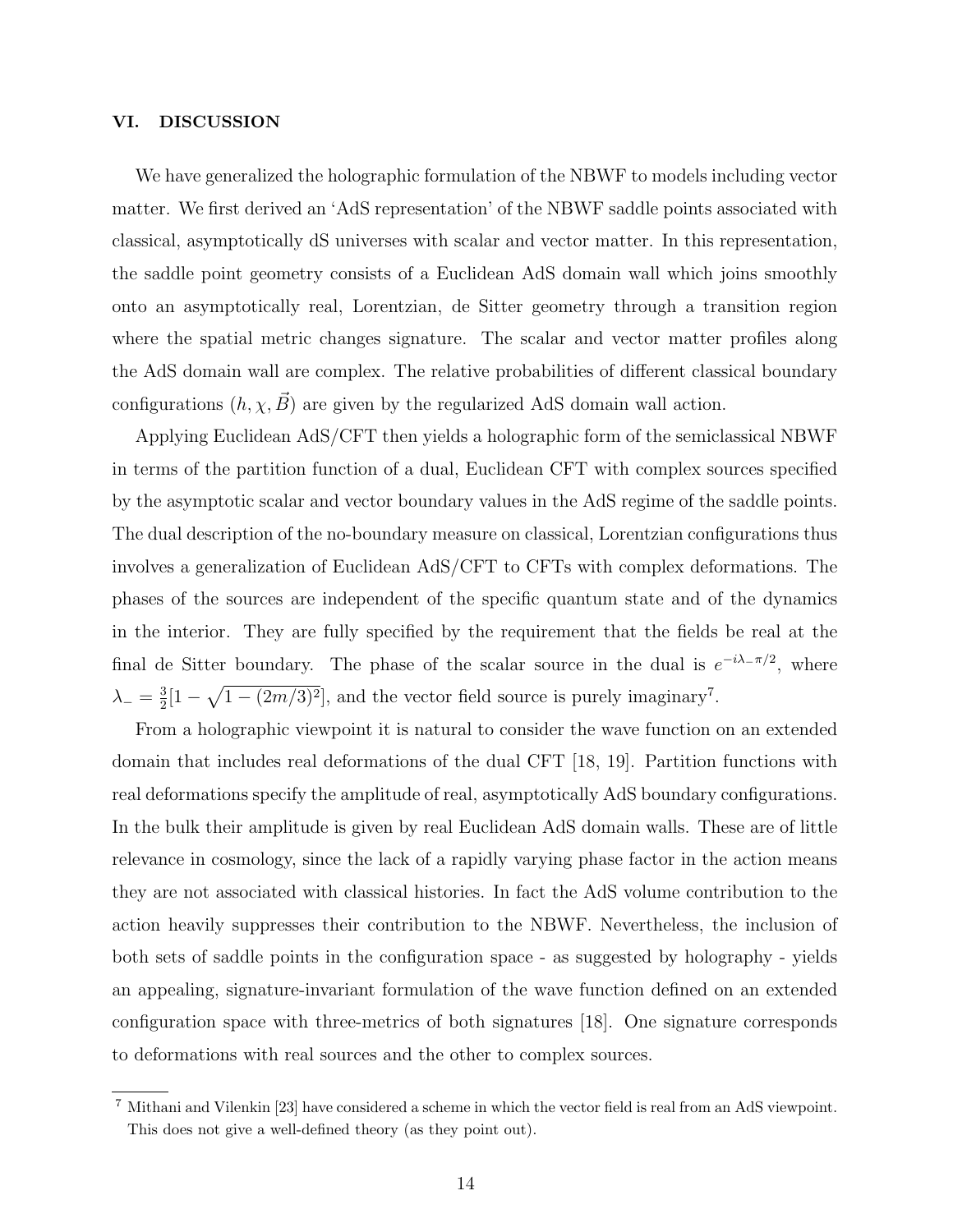From a bulk viewpoint the relation between (asymptotic) Euclidean AdS and Lorentzian de Sitter exhibited here is reminiscent of a 'symmetry' of the action (2.2)-(2.3) under a reversal of the signature of the metric [17]. A signature reversal relates the action of a dS theory of gravity coupled to a scalar with a positive potential V and a vector field  $A_\mu$  to the action of an AdS theory of gravity coupled to a scalar with potential −V and a vector field  $\tilde{A}_{\mu} = iA_{\mu}$  that is imaginary from a dS viewpoint. This is not unlike the transition from supersymmetry in AdS to pseudo-supersymmetry in dS, where the vectors in the de Sitter theory exhibit a similar behavior. In that context as well it has been argued that the dS and AdS theories should really be viewed as two real domains of a single underlying complexified theory [21, 22]. The complex structure of the wave function in our scheme provides a natural setup for a unified description of this kind. This is made explicit in its holographic form which involves complex deformations of a single underlying dual conformal field theory.

Our analysis so far applies only to toy models of de Sitter gravity or, in AdS terms, to consistent truncations of AdS supergravity theories that retain only low mass scalars, and vectors. A full realization of holographic cosmology in string theory remains an open problem. A particularly intriguing issue has to do with the tower of irrelevant operators featuring in the usual AdS/CFT duals. These correspond to tachyonic fields in the de Sitter domain of the theory. The requirement of an asymptotic de Sitter structure in dS/CFT amounts to a final boundary condition on these fields. More generally the asymptotic dS structure implies that the asymptotic geometry and fields behave classically [18]. The no-boundary condition of regularity on the saddle points implements the final boundary condition on tachyons since it excludes classical histories in which these are not set to zero [2, 24].

The dual partition function is not concerned with the classical evolution itself - which is governed by the phase factor of the wave function  $(2.1)$  - but merely calculates the probability measure on classical phase space in the no-boundary state [6, 16]. Given that a probabilistic interpretation of the wave function of the universe is restricted to its classical domain anyway [2] this suggests dS/CFT should be viewed as a statement about the coarse-grained, classical predictions of the wave function only<sup>8</sup>. But it would be very interesting to understand the origin and nature of the late-time classicality constraint from a dual viewpoint.

<sup>&</sup>lt;sup>8</sup> This is also born out by calculations of the wave function of perturbations in dS/CFT where the dual partition function captures the wave function of super-horizon modes which behave classically [6, 8].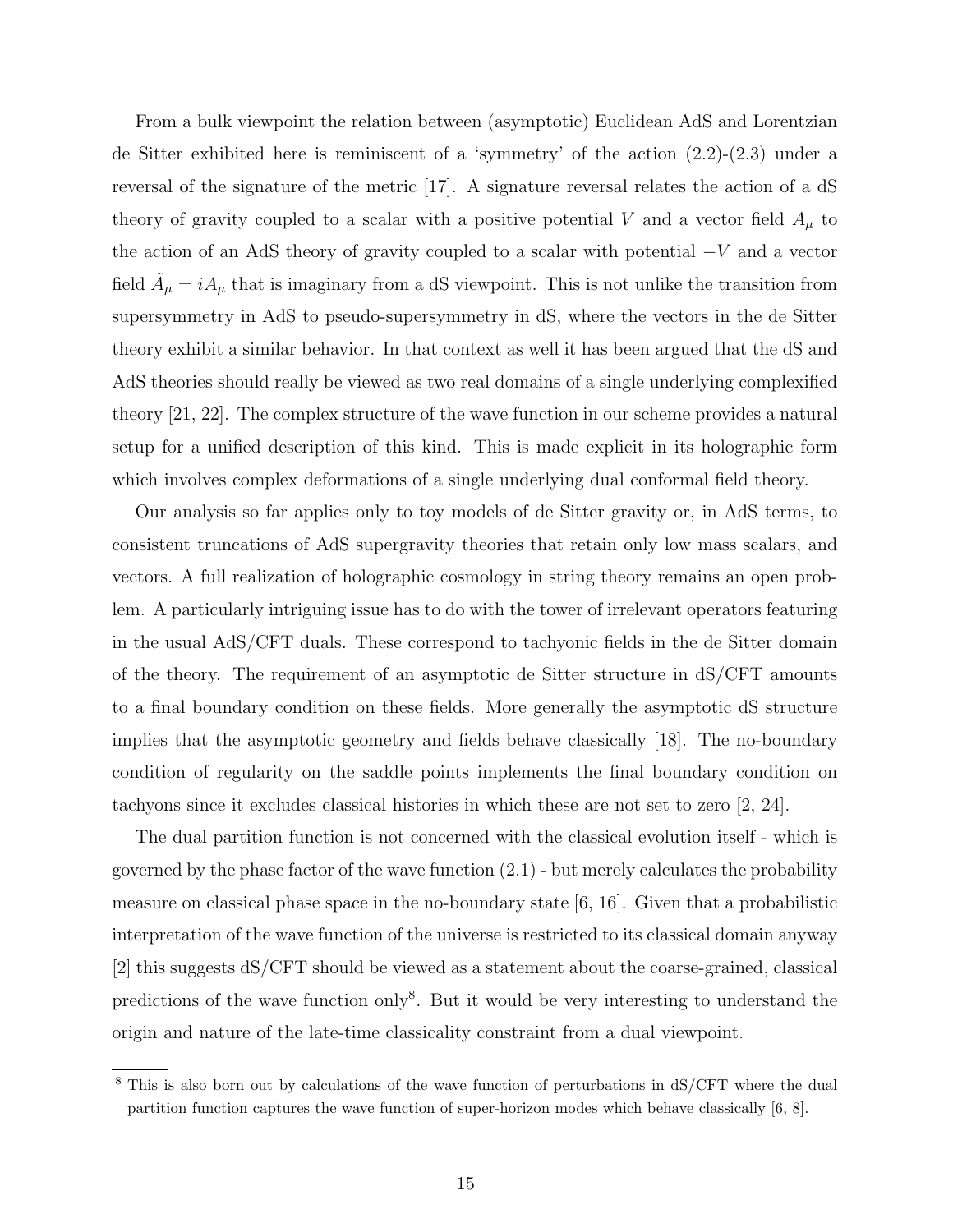Acknowledgments: We thank Gary Horowitz, Audrey Mithani, Joe Polchinski, Steve Shenker, Neil Turok and Alex Vilenkin for helpful discussions. This research was supported in part by the US National Science Foundation Grant No. NSF PHY11-25915 and No. NSF PHY08-55415, and by the National Science Foundation of Belgium under the FWO-Odysseus program.

- [1] J. B. Hartle and S. W. Hawking, The Wave Function of the Universe, Phys. Rev. D 28, 2960-2975 (1983).
- [2] J.B. Hartle, S.W. Hawking, T. Hertog, Classical universes of the no-boundary quantum state, Phys. Rev. D 77, 123537 (2008), arXiv:0803.1663
- [3] J.B. Hartle, S.W. Hawking, T. Hertog, The no-boundary measure of the universe, Phys. Rev. Lett. 100, 202301 (2008), arXiv:0711.4630
- [4] J.B. Hartle, S.W. Hawking, T. Hertog, Local Observation in Eternal Inflation, Phys. Rev. Lett. 106, 141302 (2011), arXiv:1009.2525
- [5] T. Hertog, Predicting a Prior for Planck, arXiv:1305.6135
- [6] T. Hertog and J.B. Hartle, *Holographic No-Boundary Measure*, JHEP 1205, 095 (2012), arXiv:1111.6090
- [7] V. Balasubramanian, J. de Boer, D. Minic, Exploring de Sitter space and Holography, Class. Quant. Grav. 19, 5655 (2002) and Ann. Phys. 303, 59 (2003), hep-th/0207245
- [8] J. M. Maldacena, Non-Gaussian features of primordial fluctuations in single field inflationary models, JHEP 0305, 013 (2003), astro-ph/0210603
- [9] P. McFadden, K. Skenderis, Holography for Cosmology, Phys. Rev. D 81, 021301 (2010), arXiv:0907.5542
- [10] D. Harlow and D. Stanford, Operator Dictionaries and Wave Functions in AdS/CFT and dS/CFT, arXiv:1104.2621
- [11] J. M. Maldacena, Einstein Gravity from Conformal Gravity, arXiv:1105.5632
- [12] D. Anninos, F. Denef, D. Harlow, Wave Function of Vasiliev's Universe A Few Slices Thereof, arXiv: 1207.5517
- [13] A. Castro, A. Maloney, The Wave Function of Quantum de Sitter, JHEP 1211, 096 (2012), arXiv:1209.5757